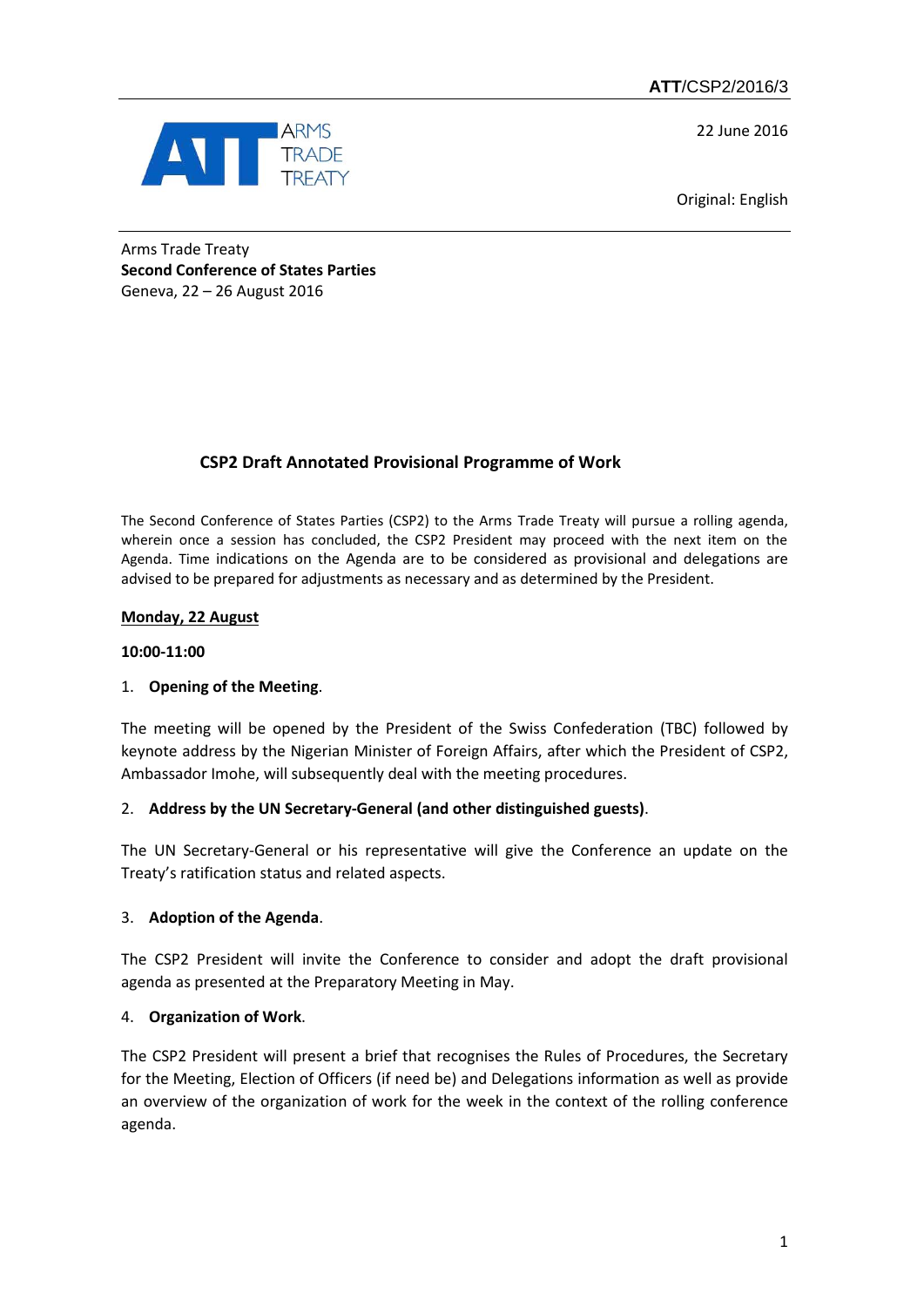#### **11:00-13:00**

### 5. **General Debate (including High Level Segment)**.

Dignitaries present will be invited to deliver addresses. This will be followed by a general debate, wherein States Parties, Signatory States and other Observer States will be invited to deliver statements of a general nature. International and regional intergovernmental organisations as well as representatives of civil society and industry will also be welcome to deliver general statements. All statements in this session are to be limited to 5 minutes duration.

#### **15:00-18:00**

#### 6. **General Debate (including High Level Segment), cont'd**.

The General debate will be continued where statements are limited to 5 minutes per State Party, Signatory State, Observer State, civil society or industry representative, followed by a reception.

#### **18:30-20:00**

Reception to be jointly hosted by Host State (Switzerland) and Presiding State (Nigeria).

#### **Tuesday, 23 August**

#### **10:00 – 13:00**

#### 7. **International Assistance (Art. 16)**.

Pursuant to Art. 16 of the Treaty, the Conference will be called upon to consider matters relating to International Assistance:

- a. Requests and offers for International Assistance.
- b. Voluntary Trust Fund:
	- i. Report from Facilitator on Voluntary Trust Fund.
	- ii. Establishment of Voluntary Trust Fund including establishment of the Selection Commitee.
- c. Sponsorship Programme:
	- i. Report from Facilitator on Sponsorship Programme.
	- ii. Establishment of Sponsorship Programme.

During this session, the CSP2 President will call upon the Conference to consider requests and offers for international assistance as presented by States Parties. Subsequent to this, the President will invite the Voluntary Trust Fund and Sponsorship Program Facilitator to provide an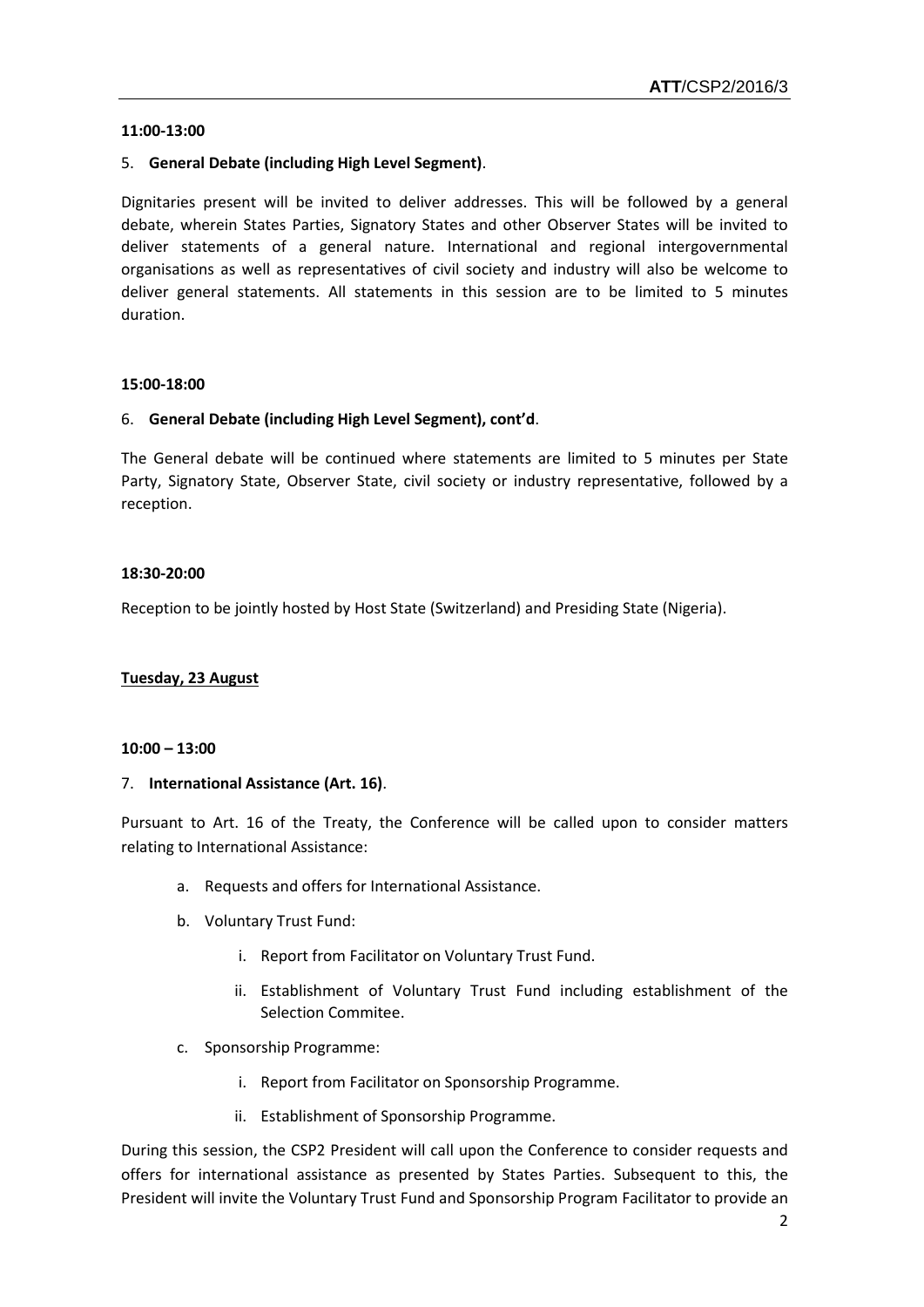update to the Conference on the status of consultation on issues pertaining to the Voluntary Trust Fund and the Sponsorship Program. In the course of this report, the Facilitator will introduce relevant documents.

# **15:00 – 18:00**

### 8. **Reporting (Art. 13)**.

Pursuant to Art. 13 of the Treaty, the Conference will be called upon to consider matters pertaining to Reporting:

- a. Sharing of experiences of States Parties with reporting under the ATT to date.
- b. Report from Facilitator on Reporting.
- c. Reporting deadlines in the Treaty.

During this session, States Parties will share experiences on reporting under the ATT to date. After this, the CSP2 President will invite the Reporting Facilitator to provide an update to the Conference on the status of consultation on issues pertaining to Reporting. In the course of this report, the Facilitator will introduce relevant documents.

#### **Wednesday, 24 August**

#### **10:00 – 13:00**

# 9. **Treaty Implementation (Art. 17)**.

In line with the provisions of Art 17. 4 of the Treaty, during this session the Conference will be invited to exchange views on Treaty implementation. The exchange of views will be conducted on the basis of a 'Guidance for Discussion Paper' identifying Treaty implementation aspects and/or areas that Conference may wish to address in the course of the discussion.

#### **15:00 – 18:00**

#### 10. **Treaty Universalization (Art. 17.4)**.

Pursuant to Art 17. 4 of the Treaty, the Conference will be invited to exchange views on Treaty Universalization. This exchange of views will be conducted on the basis of a 'Paper on Universalization' setting out the CSP2 President's views on Treaty universalization that the Conference may wish to address in the course of the discussion.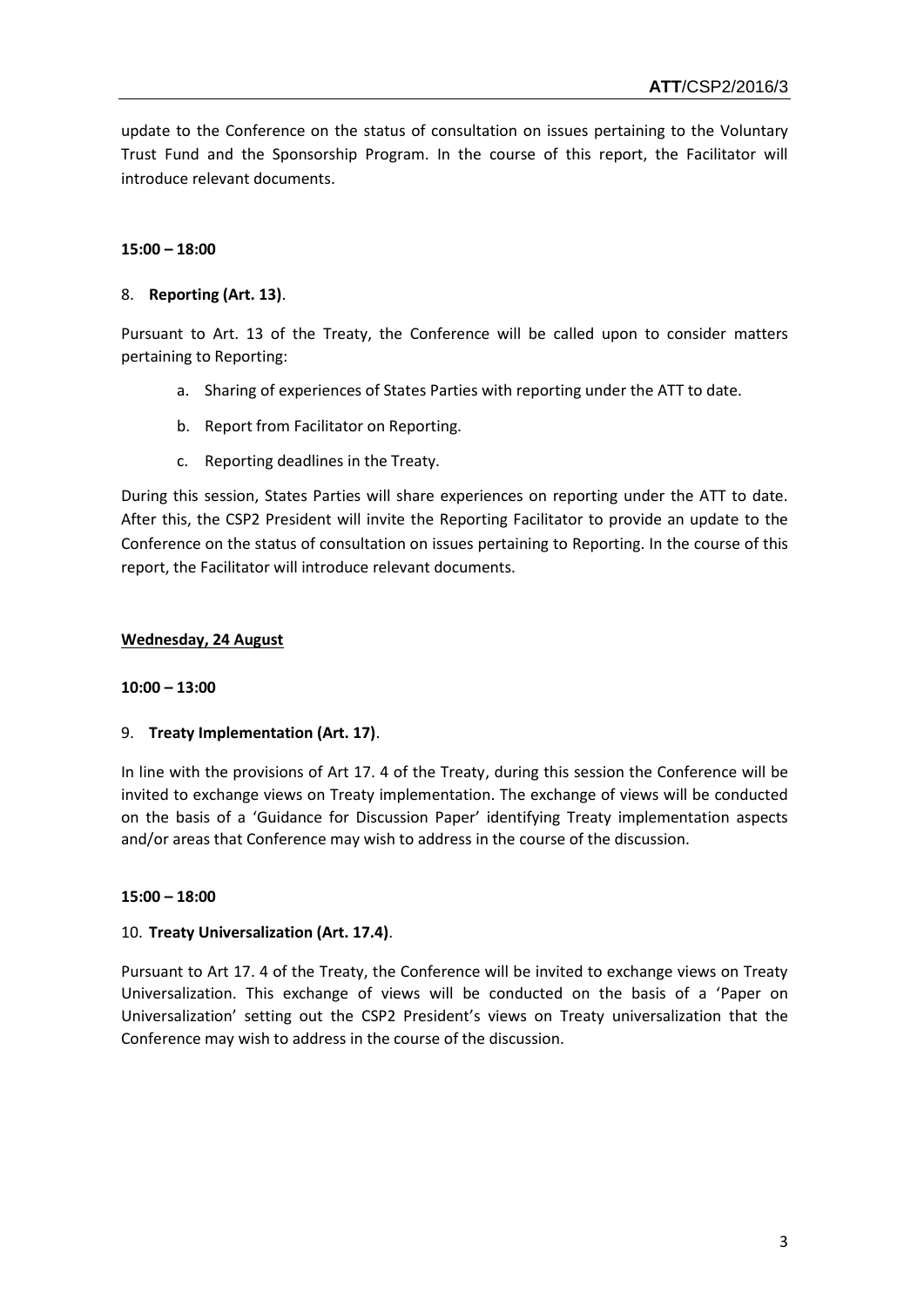### **Thursday, 25 August**

### **10:00 – 13:00**

### 11. **Consideration of matters pertaining to the Secretariat (Art. 17.4)**.

During this session, the Conference will consider the Secretariat's and Management Committee's reports pertaining to their operations in the period under review. Further to that, the Conference will consider and adopt a work plan and budget for 2016-2017. In conclusion, the Conference will consider the appointment of the permanent Head of the Secretariat.

### **15:00 – 18:00**

### 12. **Matters pertaining to the Third Conference of States Parties**.

- a. Consideration of matters pertaining to the preparations for the Third Conference of States Parties (CSP3) including the adoption of the budget for the next ordinary session (Art 17.3).
- b. Election of the President and Vice Presidents of the Third Conference of States Parties (RoP 9.1).
- c. Consideration of the establishment of any subsidiary bodies as may be necessary to improve the functioning of the Treaty (Art 17.4).

# **Friday, 26 August**

#### **10:00 – 13:00**

#### 13. **Matters pertaining to the Third Conference of States Parties**, cont'd.

The consideration of matters pertaining to CSP3 will be continued and concluded during this session.

#### 14. **Any Other Business**.

This item provides delegations with an opportunity to address matters not falling under the presented agenda. Delegations are kindly requested to advise the President in advance of an intention to do so.

#### **15:00 -18:00**

#### 15. **Consideration and adoption of the final report of CSP2**.

The President will make a final presentation of the Final Report of the Second Conference of States Parties. The Conference will thereafter consider the Final Report of the Conference for adoption.